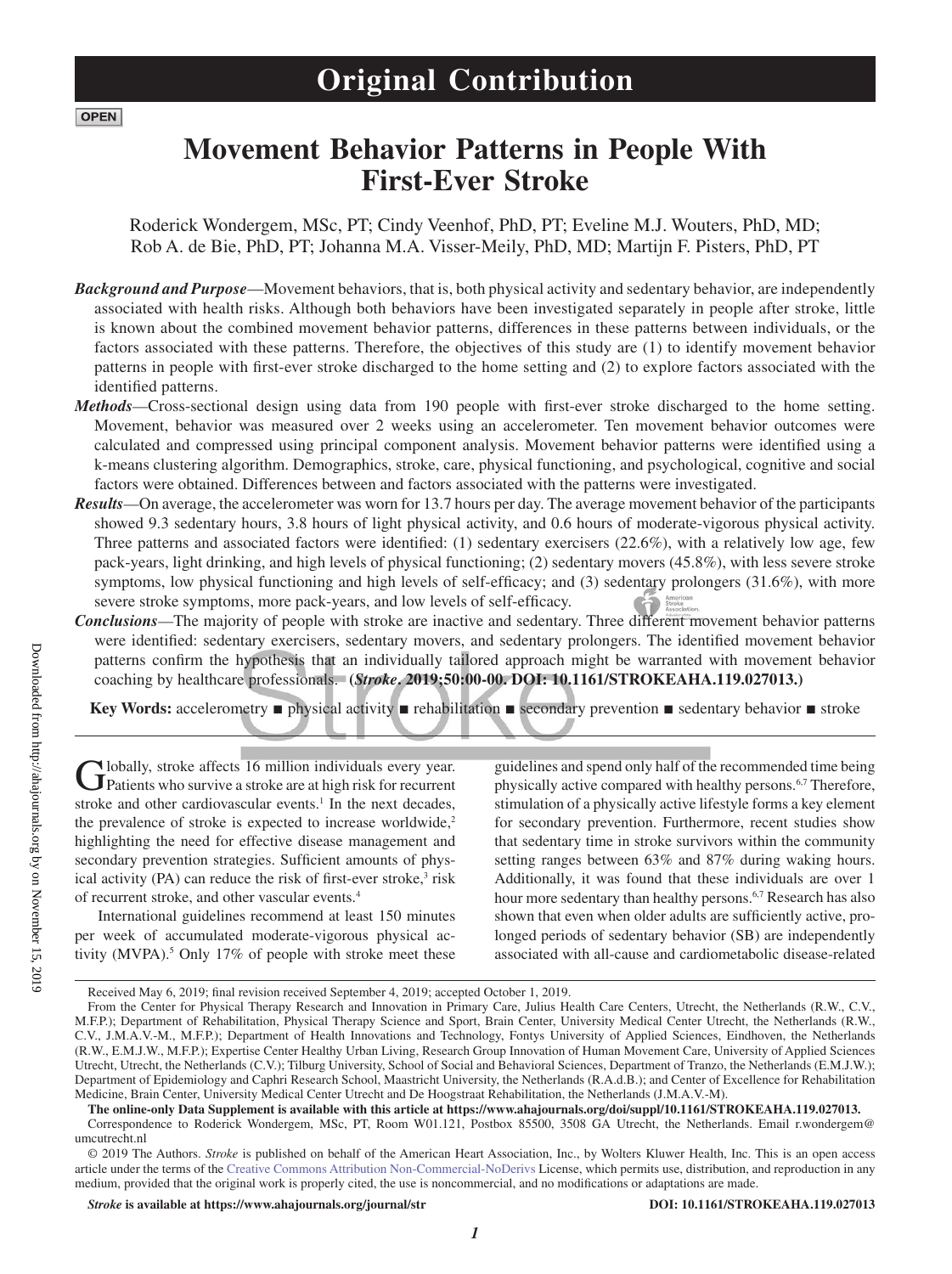mortality.8 Therefore, SB can also be considered an important risk factor for stroke survivors.

Recently, international consensus was reached on a new term, movement behavior which includes SB and all levels of PA.<sup>9</sup> This term includes the daily behavior pattern of a person about body postures, movements, and daily activities in the person's own environment. PA can be classified based on metabolic equivalents (METs) at 3 intensity levels: light PA (LPA; >1.5–3.0 METs), moderate PA (3.0–6.0 METs), and vigorous PA (>6.0 METs). Persons are defined as physically inactive if they do not reach sufficient amounts of MVPA.<sup>5</sup> Notably, inactivity is not the same as SB. SB is defined as any waking activity characterized by an energy expenditure of  $\leq 1.5$  METs and a sitting or reclining posture.10

A lack of MVPA and high amounts of SB are independent risk factors for all-cause mortality, cardiovascular diseases, and functional decline.3,4,8 Although the independent health risks of these single behaviors are highlighted in research, these behaviors are not self-contained but cluster in patterns (eg, high MVPA/high LPA/low SB or low MVPA/low LPA/high SB).11 It could be suggested that a movement behavior pattern with sufficient MVPA, high amounts of LPA, and low amounts of SB leads to optimal health.<sup>11</sup> The distribution of single movement behaviors within the total pattern are important because the health benefits of 1 single behavior could be counteracted by the risks of another. For example, if someone engages in at least 150 minutes per week of moderate physical activity but is sedentary for the rest of the time, the health risks are still high.<sup>8</sup> Additionally, the accumulation of SB is important since long prolonged sedentary bouts are damaging health and interrupting SB with LPA has shown cardiovascular health benefits.<sup>1</sup>

Currently, specific movement behavior patterns in people with stroke and the associated long-term health impact are unknown. Therefore, research on the identification of commonly distinct movement behavior patterns in people with stroke is needed. Insight into movement behavior patterns in people with stroke will ultimately enable more targeted interventions in people with unhealthy movement behavior patterns (eg, low MVPA, low LPA, and high amounts of SB). Additionally, insight into the characteristics of people with specific movement behavior patterns enables identification of the right persons for interventions after discharge from facility-based care. Therefore, the objectives of the present study were (1) to identify movement behavior patterns in people with first-ever stroke discharged from hospital or inpatient rehabilitation to the home setting and (2) to explore characteristics associated with the identified patterns.

#### **Methods**

The data that support the findings of this study are available from the corresponding author on reasonable request.

#### **Participants and Study Design**

This cross-sectional study is part of the RISE-study. Participants were recruited from 4 participating stroke units in The Netherlands between February 2015 and April 2017 and were included when they had returned home. Patients were deemed eligible to participate when: presenting with a clinically confirmed first-ever stroke, expected to return home (with or without inpatient rehabilitation before

returning home), activities of daily living independent before stroke (Barthel Index>18),<sup>13</sup> >18 years old, able to maintain a conversation (score  $>4$  on the Utrecht Communication Assessment<sup>14</sup>), and at least able to walk with supervision when they returned home (score ≥3 in the Functional Ambulation Categories<sup>15</sup>). Participants were excluded if their life expectancy was <2 years. All participants gave written informed consent. The study was approved by the Medical Ethics Research Committee of the University Medical Centre Utrecht (study number 14/76). Demographic, stroke, and care characteristics were obtained from medical health records. Within 3 weeks after discharge from inpatient care, participants were visited at home by trained researchers. Before the participant was visited at home, a postal questionnaire was sent to obtain psychological characteristics. Data on cognition, activities, and participation outcomes were obtained, and participants received an accelerometer during the visit to objectify movement behavior. The participants were given instructions to wear the accelerometer in the front pocket of their trousers on the unaffected leg throughout the whole day during waking time. Accelerometers were worn for 2 consecutive weeks, after which participants sent the devices back by mail.

#### **Dependent Variables**

Movement behavior was objectively measured with the Activ8, a 3-axial accelerometer (30 mm×32 mm×10 mm and 20 g). The Activ8 is worn on the thigh and can detect SB (lying and sitting), standing, walking, cycling, and running and yields MET values.<sup>16</sup> The Activ8 has been validated to distinguish between different postures in community ambulatory people with stroke.17 Ten different movement behavior modes were calculated; mean time spent sedentary (h/d), LPA (h/d), and MVPA (h/d), mean time spent in sedentary bouts (uninterrupted periods of sitting and lying down) ≥5 minutes per day, ≥30 minutes per day, and ≥60 minutes per day, mean time MVPA in bouts ≥10 minutes, weighted median sedentary bout length, maximum sedentary bout length, and fragmentation index.18 Weighted median sedentary bout length is the length of the sedentary bout corresponding to 50% of the total sedentary time.18 Bouts are ordered from shortest to the longest. For example, if an individual has spent 8 hours being sedentary, the weighted median sedentary bout length represents the length of the bout that contains the 4 hours' time point. A bout length of 20 minutes would indicate that individuals engage in SB for 50% of the time in bouts ≥20 minutes. The lower the weighted median sedentary bout is, the more interrupted the SB. The fragmentation index is the ratio of the number of sedentary bouts  $\geq$ 5 minutes divided by total sedentary time.<sup>18</sup> A higher fragmentation index indicates more interrupted SB. Participants filled out diaries with a start and stop time. Nonwear time was removed from the data files by comparing start and stop time from the diaries with the device's internal clock. Valid data were considered to hold at least 7 days of at least 10 hours of movement behavior per day.19

#### **Independent Variables**

Demographic characteristics included age, sex, educational level, living situation, body mass index, smoking (pack-years), alcohol consumption (light [0–1 drink/day], moderate [1–2 drink/day], and heavy  $[>2$  drinks/day] drinking<sup>20</sup>), PA before stroke, and comorbidities. Height and weight to calculate body mass index were objectively measured, and other measures were self-reported. Educational level was asked using the Dutch classification system and dichotomized into low (score 1–5, up to completed secondary education) and high (score 6–7, completed secondary professional education, university or higher).<sup>21</sup> Prestroke physical activity was assessed with the Physical Activity Assessment scale (range, 0–8; <4 indicating insufficient amounts of MVPA). The Physical Activity Assessment scale contains 1 question regarding moderate PA and 1 question regarding the amount of vigorous PA during the week.<sup>22</sup> Comorbidity was assessed by the Cumulative Illness Rating Scale (range, 0–52, a higher score indicates more comorbidities).23 Item 11 was not included because stroke is included in this item.

Stroke characteristics obtained from medical records included type, location, severity of stroke symptoms, and discharge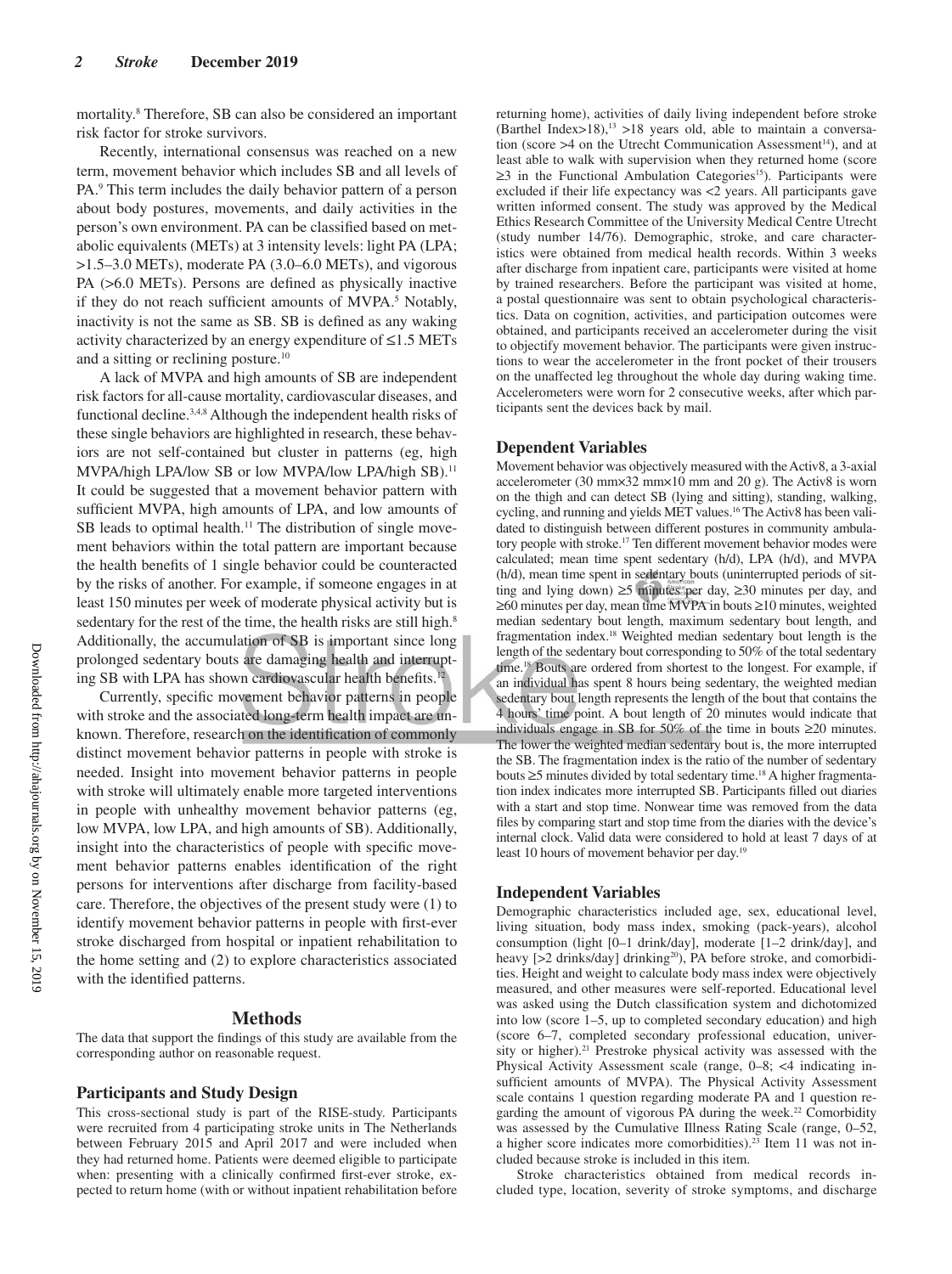destination. The severity of stroke symptoms was measured with the National Institutes of Health Stroke Scale (range, 0–42) and was divided into: (1) no stroke symptoms (0 points); (2) minor stroke symptoms (1–4 points); and (3) moderate to severe stroke symptoms ( $\geq$ 5 points).<sup>24</sup>

Balance was tested with the Berg Balance Scale (range, 0–56, higher scores indicate better functioning).<sup>25</sup> Walking speed was measured with the 5-meter walking test, calculated in meter per second  $\leq$  0.93 m/s indicating limited community walker).<sup>26</sup> Activity limitations were assessed using the Late-Life Function and Disability Instrument Computerized Adaptive Test (scores range from 0 to 100, and higher scores indicate better functioning).<sup>27</sup> The Late-Life Function and Disability Instrument Computerized Adaptive Test contains 137 questions, which are selected based on the answer to the preceding question. The stopping rule was set for 10 questions.

Cognitive functioning was assessed with the Montreal Cognitive Assessment (range, 0–30; <26 indicating impaired cognitive function).28 The Checklist for individual strength—fatigue assesses the amount of fatigue using 8 items. Each item is rated on a 7-point Likert-scale (range, 8–56, >40 represents severely fatigued).<sup>29</sup> Anxiety and depression were assessed with the Hospital Anxiety and Depression Scale (range, 0–21, ≥8 presence of depression or anxiety symptoms).<sup>30</sup> The Hospital Anxiety and Depression Scale consists of 14 items, 7 about anxiety and 7 about depression. Each question has a 4-point rating scale (0–3). Self-efficacy was evaluated with the Self-Efficacy for Symptom Management Scale which consists of 13 items (range, 13–130, <115 indicates low/moderate self-efficacy).<sup>31</sup> Passive coping was assessed with the subscale of the Utrecht Coping List-Passive reaction pattern (range, 0–28, <16 indicates high passive coping),<sup>32</sup> consisting of 7 questions with a 4-point Likert scale. All measurement tools used were valid and reliable.

#### **Data Analysis**

Data were analyzed with SPSS version 25.0. Principal component analysis (PCA) was used to compress the information on movement behavior variables to a lower subspace, resulting in components accounting for the desired variance in 60% of the data.<sup>33</sup> Movement behavior variables were standardized using *z*-scores and contributed to one or more components. The compressed components were used to identify the patterns using the k-means clustering algorithm.<sup>3</sup> K-means clustering defines that each individual can only be allocated

into one pattern only by identifying cluster centers using repeated iteration. In this study, a maximum of ten iterations was used.<sup>33</sup> The number of patterns was determined based on the interpretability of the patterns and a scree plot.<sup>33</sup>

Descriptive variables were presented. Differences between the patterns were evaluated using ANOVA, the Kruskal-Wallis test (nonnormally distributed variables), or the  $\chi^2$  test (categorical and nominal data). Post hoc analyses were performed for multiple comparisons. Differences between 2 patterns were evaluated with the independent *t* test, a Mann-Whitney *U* test for non-normally distributed variables or a  $\chi^2$  test in cases of categorical and nominal data. Statistical significance was set at *P*<0.05.

To determine factors associated with a single movement behavior pattern, logistic regression analyses were performed. Odds ratios were calculated to identify candidate factors using univariate analyses. The related variables were tested for multicollinearity (Pearson  $r$ <0.70) and effect modification (variance inflation factor  $>4$ ).<sup>34</sup> Significantly associated variables (*P*<0.1) were entered in multiple backward logistic regression analysis.

#### **Results**

In total, 200 participants were included (Figure). The movement behavior data of 10 participants were missing. Therefore, 190 participants were included in the analysis. The participants' characteristics are presented in Table 1. The mean age at onset of stroke was 68.1 years, 64.7% were male, 91.5% had an infarction, 54.2% had minor stroke symptoms, and 73.7% of the participants were discharged directly to the home setting.

The accelerometer was worn 90.4% of all days. The mean wear time was 13.7 hours per day. The mean sedentary time per day was 9.3 hours (67.8%), LPA, 3.8 hours (27.7%), and MVPA 0.6 hours (4.6%). The weighted median sedentary bout length was 22.1 minutes and MVPA accumulated in bouts >10 minutes was 13.8 minutes per day.

Through the use of using PCA, 3 components were identified accounting for 88% of the variance. The first component (58% of the variance) included mean sedentary time, mean sedentary



**Figure.** Flow diagram of participants.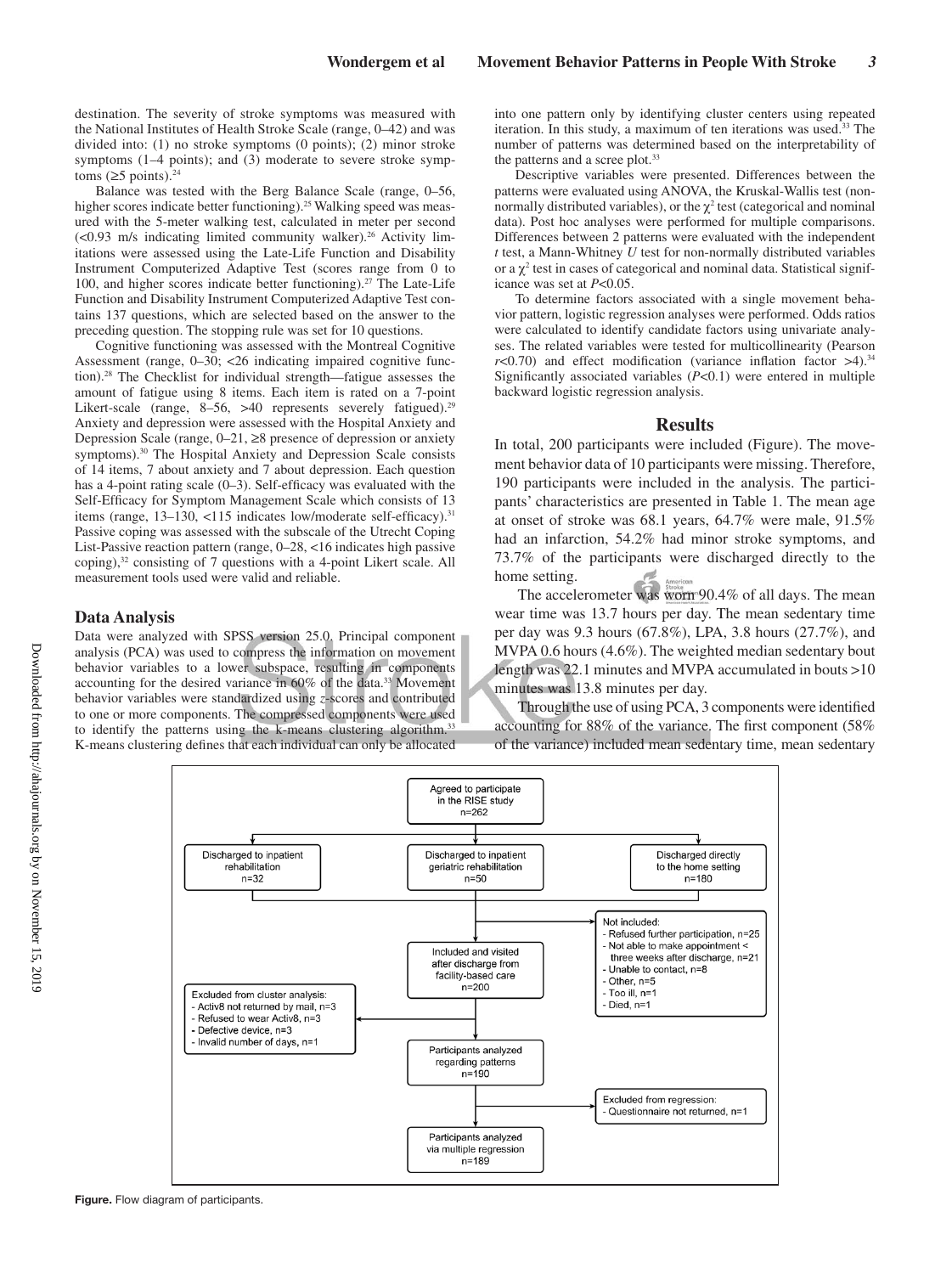time in bouts ≥5 minutes, mean time LPA, mean sedentary time in bouts ≥30 minutes, and mean sedentary time in bouts ≥60 minutes. The second component (18% of the variance) included mean time MVPA and mean time MVPA in bouts ≥10 minutes, and the third component (11% of the variance) included weighted median sedentary bout length, maximum sedentary bout, and fragmentation index. Scatterplots are presented in Figure IA through IC in the online-only Data Supplement.

Three movement behavior patterns were identified. The characteristics of these patterns are presented in Table 1, and movement behavior differences between individual patterns in Table 2. The results of the univariate analyses per pattern are presented in the online-only Data Supplement. The results of the multiple logistic regression analyses per pattern are shown in Table 3.

Pattern 1 (n=43; 22.6%), sedentary exercisers, was characterized by interrupted sedentary and active patterns. Participants assigned to pattern 1 were less sedentary (9.0 hours±1.6), had interrupted sedentary time, and reached sufficient amounts of MVPA (0.7 hours per day in bouts  $\geq$ 10 minutes). Factors associated were younger age, fewer pack-years, light drinking, and fewer activity limitations.

Pattern 2 (n=87; 45.8%) sedentary movers were characterized by interrupted sedentary and inactive patterns. Participants assigned to pattern 2 showed similar results regarding total sedentary time and interrupted sedentary time but did not reach sufficient amounts of MVPA during the day  $\leq 0.5$  hours per day in MVPA bouts  $\geq 10$  minutes). Factors associated were less severe symptoms of stroke, higher activity limitations, and higher levels of self-efficacy.

Pattern 3 (n=60; 31.6%), sedentary prolongers, was characterized by a prolonged and highly sedentary and inactive pattern. Participants assigned to pattern 3 were sedentary 10.7 hours±1.4 per day, had long prolonged sitting bouts and insufficient amounts of MVPA during the day. Factors associated with sedentary prolongers were more pack-years, lower levels of self-efficacy, and more severe stroke symptoms.

#### **Discussion**

This study is the first to investigate movement behavior patterns during waking hours, instead of single aspects of movement behavior. Our results indicated that the distribution of SB, as well as the accumulation of SB (interrupted or prolonged SB), LPA, and MVPA differed during waking hours within the sample, resulting in sedentary exercisers, sedentary movers, and sedentary prolongers. Although sedentary exercisers were physically active, they were still sedentary for almost 10 hours per day. This finding confirms the indication that MVPA and SB are 2 independent behaviors. Therefore, research should focus on movement behavior patterns instead of the separate aspects of movement behavior (eg, MVPA or SB only).

The comparison of SB between studies is difficult because in most studies, sleeping time was included in sedentary time.35 However, the recently introduced definition of SB excludes sleeping time.<sup>9</sup> Only one study investigated SB excluding sleeping time in people with stroke<sup>36</sup>; this study found eight percent more SB during waking hours than our results. However, only participants who received inpatient rehabilitation were included. Those participants had more severe stroke

symptoms and had comparable characteristics and movement behavior outcomes to the sedentary prolongers in our sample. When comparing our results to a general older population in The Netherlands, participants in all 3 movement behavior patterns in our study were more sedentary than age-matched peers, especially sedentary prolongers who showed far more sedentary time.<sup>37</sup> Additionally, sedentary movers and sedentary prolongers demonstrated lower levels of MVPA. In line with other literature, people with stroke in The Netherlands seem to be more sedentary and, in general, more inactive than healthy peers.<sup>6,37</sup>

More research is needed regarding the accumulation of SB. Prolonged SB is an independent factor for increased health risks, but clear cut-off values are lacking.<sup>38</sup> In general, it seems that the participants in this cohort, except for the sedentary prolongers, were interrupting their SB. As a result of the absence of MVPA, the high amount of SB and the accumulation of their SB, sedentary prolongers are at high risk for negative health consequences.

Important associating factors were found. The level of self-efficacy clearly discriminates between sedentary movers and sedentary prolongers. Therefore, lower self-efficacy might be an important target for future interventions to reduce prolonged SB. A lower age was associated with the sedentary exercisers. Older age has been associated with low MVPA levels in people with stroke.<sup>39</sup> Earlier research in an elderly population showed that age was a predictor for low MVPA levels but not for the amount of LPA.<sup>40</sup> Therefore, although sedentary prolongers are older, higher levels of LPA seem to be feasible. Additionally, sedentary prolongers had significantly more severe stroke symptoms. It seems evident that people with stroke who suffer from physical impairments have more difficulties in being physically active. However, more research is needed to explore the cause of a movement behavior pattern in people with stroke. Since the strongest associating factor with sedentary prolongers was low amounts of self-efficacy, further exploration of personal and psychological factors is needed.

To identify movement behavior patterns, 10 outcomes were used based on the recommendations of Byrom et al.<sup>18</sup> Not all 10 outcomes seem to be relevant when monitoring in daily practice. SB, LPA, and MVPA should be measured to objectify the distribution during waking hours.<sup>9</sup> Mean time MVPA in bouts  $\geq 10$  minutes should be included because people are classified as active when they spend 150 minutes per week in MVPA in bouts ≥10 minutes, according to the World Health Organization.<sup>5</sup> To distinguish between prolonged and interrupted SB, the weighted median sedentary bout length seems to be the most meaningful outcome and is sensitive to change over time.<sup>35</sup>

Both the associated factors and movement behavior patterns give direction for future interventions and clinical practice. Identifying movement behavior patterns will make it possible to offer individuals physical activity options that are tailored to their needs and preferences to maximize health benefits for individuals. Healthcare professionals should focus on how to interrupt and decrease SB for sedentary exercisers and sedentary movers to reach an optimal level of movement behavior. In addition to reducing SB, the health benefits of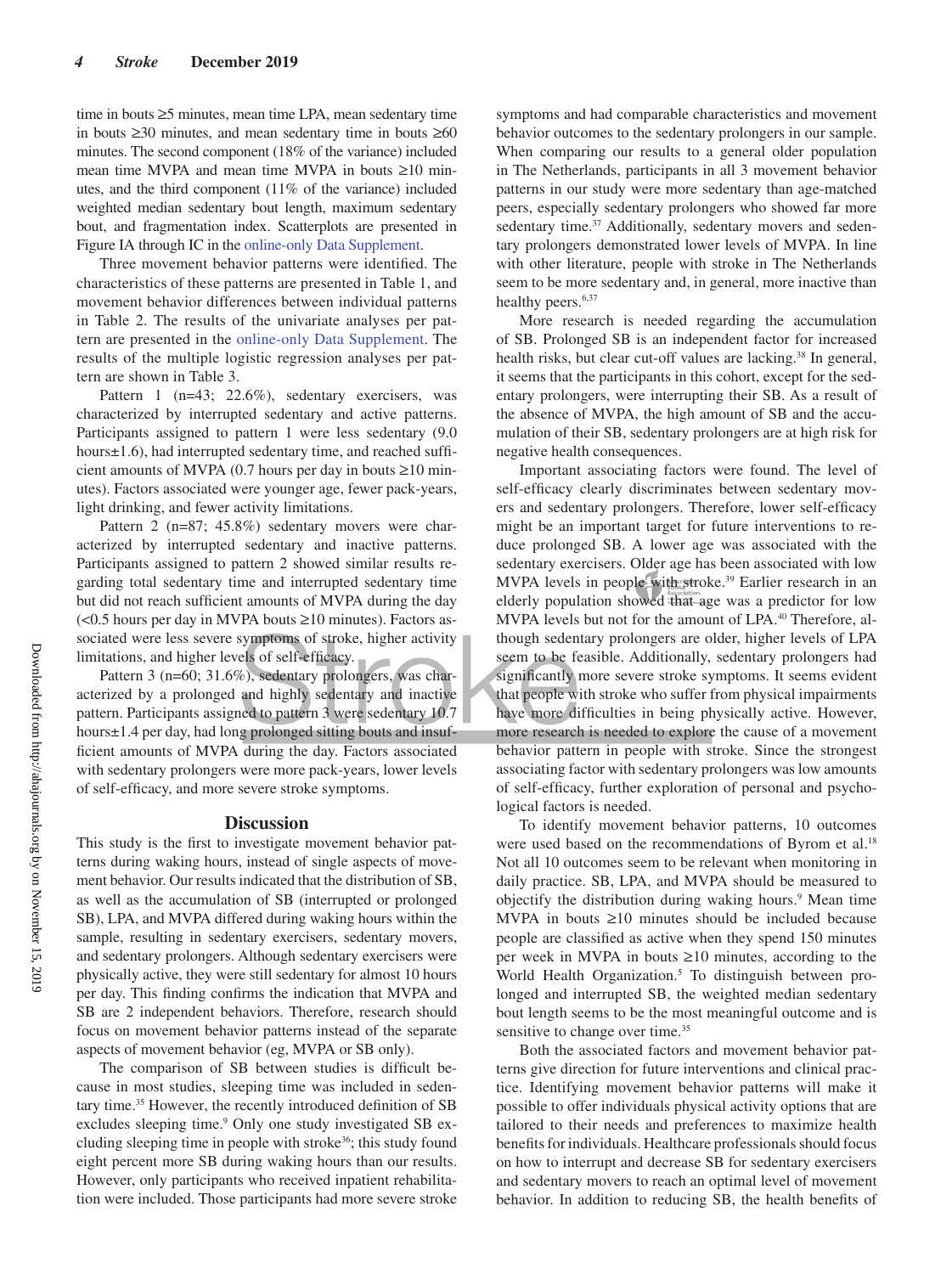|  | Table 1. Participant Characteristics and Characteristics per Movement Behavior Pattern Expressed as Mean±SD, Median (IQR), or n (%) |  |  |  |
|--|-------------------------------------------------------------------------------------------------------------------------------------|--|--|--|
|--|-------------------------------------------------------------------------------------------------------------------------------------|--|--|--|

| Characteristics                               | Total Group (n=190) | <b>Sedentary Exercisers</b><br>$(n=43)$ | <b>Sedentary Movers</b><br>$(n=87)$ | <b>Sedentary Prolongers</b><br>$(n=60)$ | P Value Between<br>Groups |
|-----------------------------------------------|---------------------|-----------------------------------------|-------------------------------------|-----------------------------------------|---------------------------|
| Demographic characteristics                   |                     |                                         |                                     |                                         |                           |
| Age, y                                        | $68.1 \pm 11.0$     | $63.4 \pm 10.0$                         | $69.1 \pm 11.7$                     | $70.0 + 9.7$                            | $< 0.05$ *+               |
| Sex, male                                     | 123 (64.7)          | 35(81.4)                                | 49 (56.3)                           | 39 (65.0)                               | ${<}0.05*$                |
| High education level                          | 58 (30.5)           | 19 (44.2)                               | 21(24.1)                            | 18(30.0)                                | 0.10                      |
| <b>BMI</b>                                    | $26.1 \pm 3.8$      | $25.3 \pm 3.6$                          | $26.5 + 4.0$                        | $26.3 \pm 3.7$                          | 0.24                      |
| Pack-years                                    | $7.5(0-30.0)$       | $3.2(0-18.8)$                           | $6.0(0-27.0)$                       | $18.4(0 - 34.5)$                        | $< 0.05 + 1$              |
| Drinking alcohol                              | 107 (56.3)          | 34(79.1)                                | 43 (49.4)                           | 30(50.0)                                | $< 0.001$ *+              |
| Sufficient PA prestroke                       | 129 (67.9)          | 34(79.1)                                | 61(70.1)                            | 26 (43.3)                               | $< 0.001 + 1$             |
| Comorbidities (CIRS)                          | $3(1-5)$            | $2(0-4)$                                | $3(2-5)$                            | $3(0-5)$                                | $< 0.05$ ‡                |
| Living together                               | 145 (76.3)          | 31(72.1)                                | 64 (74.2)                           | 50 (83.3)                               | 0.34                      |
| Stroke characteristics                        |                     |                                         |                                     |                                         |                           |
| Infarction                                    | 174 (91.6)          | 40 (93.0)                               | 79 (90.8)                           | 55 (91.7)                               | 0.83                      |
| Side of stroke, left                          | 100 (52.6)          | 25(55.8)                                | 42 (48.3)                           | 34 (56.7)                               | 0.97                      |
| Stroke severity (NIHSS)                       |                     |                                         |                                     |                                         | 0.59                      |
| No symptoms (0)                               | 26 (13.0)           | 6(14.0)                                 | 13 (14.9)                           | 7(11.7)                                 |                           |
| Minor stroke symptoms $(1-4)$                 | 110 (55.0)          | 23(53.5)                                | 51 (58.6)                           | 32 (53.3)                               |                           |
| Moderate-to-severe stroke symptoms $(\geq 5)$ | 64 (32.0)           | 14 (32.6)                               | 23 (26.4)                           | 21(35.0)                                |                           |
| Care characteristics                          |                     |                                         |                                     |                                         |                           |
| Discharge destination                         |                     |                                         |                                     |                                         | 0.70                      |
| Home                                          | 140 (73.7)          | 34 (79.1)                               | 66 (75.9)                           | 40 (66.7)                               |                           |
| Rehabilitation                                | 23(12.1)            | 4(9.3)                                  | 10(11.5)                            | 9(15.0)                                 |                           |
| Geriatric rehabilitation                      | 27(14.2)            | 5(11.6)                                 | 11(12.6)                            | 11(18.3)                                |                           |
| Physical functioning                          |                     |                                         |                                     |                                         |                           |
| <b>Activity limitations (LLFDI)</b>           | $56.5 \pm 11.4$     | $64.4 \pm 8.8$                          | $54.6 \pm 11.5$                     | $53.6 \pm 10.6$                         | $< 0.001$ *+              |
| Balance (BBS)                                 | $51.9 \pm 6.5$      | $55.1 \pm 2.2$                          | $51.3 \pm 6.4$                      | $50.5 \pm 7.9$                          | $0.001*$ ‡                |
| Limited community walker $(<0.93$ m/s)        | 79 (41.6)           | 5(11.6)                                 | 48 (55.2)                           | 30(50.0)                                | $<0.001*$                 |
| Psychological and cognitive factors           |                     |                                         |                                     |                                         |                           |
| Cognitive function (MOCA)                     |                     |                                         |                                     |                                         | 0.52                      |
| Impaired cognition                            | 114(60)             | 27 (62.8)                               | 51 (58.6)                           | 36 (60.0)                               |                           |
| Fatique score (n=189; CIS-f)                  |                     |                                         |                                     |                                         | $0.06 + 1$                |
| Severely fatigued                             | 71 (37.9)           | 11(25.5)                                | 31(35.6)                            | 29 (48.3)                               |                           |
| Symptoms of depression                        | 37 (18.5)           | 3(7.0)                                  | 19 (21.8)                           | 12(20.0)                                | $0.10*$                   |
| Symptoms of anxiety                           | 34 (17.0)           | 10(23.3)                                | 16 (18.6)                           | 8(13.3)                                 | 0.44                      |
| Self-efficacy (n=189; SESx)                   |                     |                                         |                                     |                                         | $< 0.05 + 1$              |
| High self-efficacy                            | 28 (14.7)           | 7(16.3)                                 | 18 (19.5)                           | 3(5.6)                                  |                           |
| Low/moderate self-efficacy                    | 161 (85.2)          | 36 (83.7)                               | 74 (80.4)                           | 47 (94.4)                               |                           |
| Passive coping (n=189; UCL-P)                 | $10.9 + 4.1$        | $10.5 + 3.8$                            | $9.9 + 2.7$                         | $10.8 + 4.0$                            | 0.25                      |
| Moderate passive coping                       |                     | 6(13.9)                                 | 6(6.9)                              | 7(11.7)                                 | 0.39                      |

5MWT indicates 5-Meter Walk Test; BBS, Berg Balance Scale; BMI, body mass index; CIRS, Cumulative Illness Rating Scale; CIS-f, Checklist Individual Strength-fatigue subscale; HADS, Hospital Anxiety and Depression Scale; IQR, interquartile range; LLFDI, Late-Life Function and Disability Instrument Computerized Adaptive Test; m/s, meters per second; MI, motricity index; MOCA, Montreal Cognitive Assessment; NIHSS, National Institutes of Health Stroke Scale; PA, physical activity; PT, physiotherapy; SESx, Self-Efficacy for Symptom Management Scale; SIS, Stroke Impact Scale; SSL, Social Support List; and UCL-P, Utrecht Coping List-Passive reaction pattern.

\*Statistically significant differences between patterns 1 and 2.

†Statistically significant differences between patterns 2 and 3.

‡Statistically significant differences between patterns 1 and 3.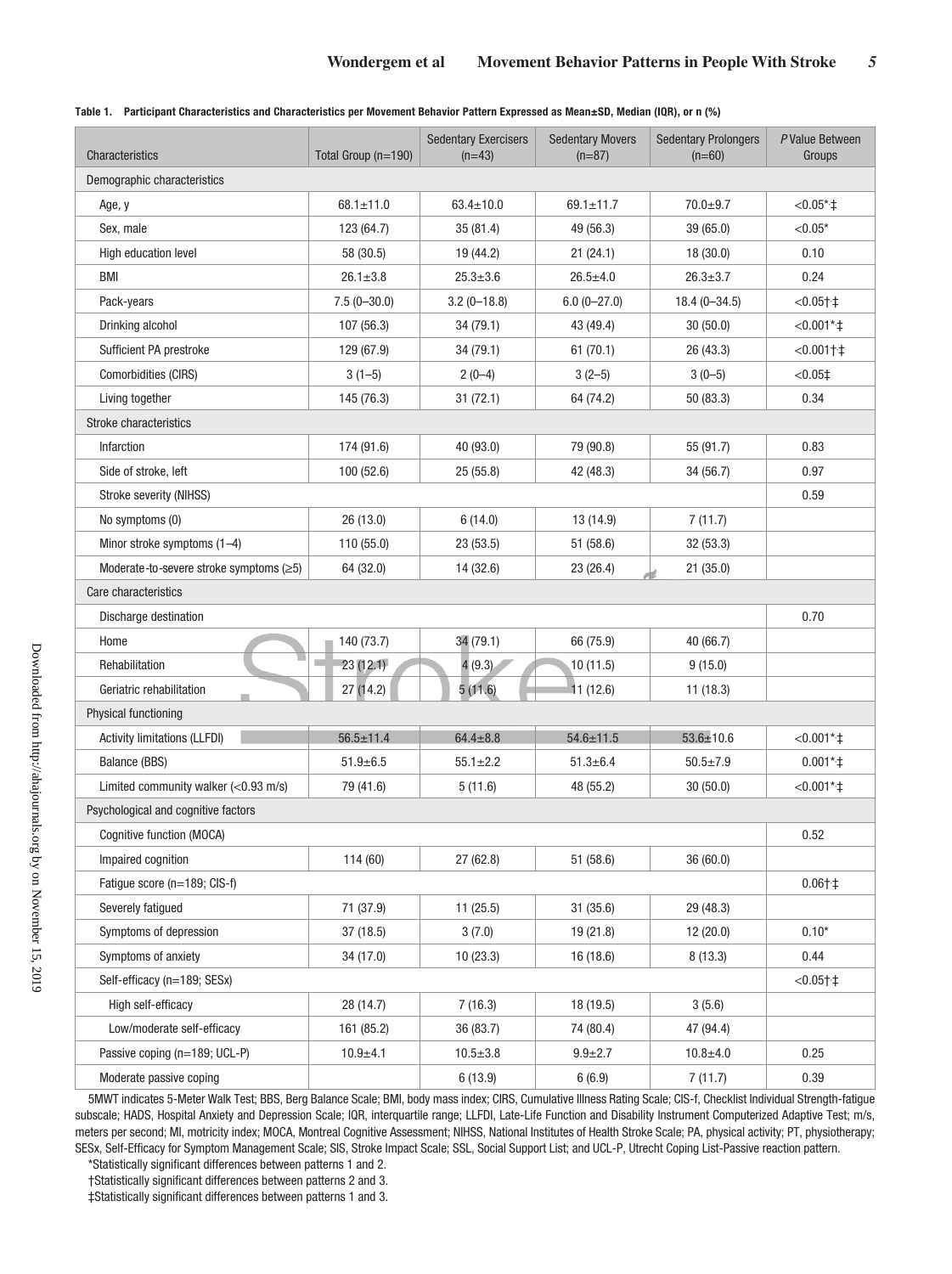| <b>Movement Behavior Outcome Mean</b><br>(SD)  | Total Group (n=190) | <b>Sedentary Exercisers</b><br>$(n=43)$ | <b>Sedentary Movers</b><br>$(n=87)$ | <b>Sedentary Prolongers</b><br>$(n=60)$ | P Value Between<br><b>Patterns</b> |
|------------------------------------------------|---------------------|-----------------------------------------|-------------------------------------|-----------------------------------------|------------------------------------|
| Sedentary behavior (h/d)                       | 9.3(1.8)            | 9.0(1.6)                                | 8.4(1.5)                            | 10.7(1.4)                               | $< 0.01 + 1$                       |
| Percentage sedentary behavior                  | 67.6 (11.1)         | 63.6(8.7)                               | 62.6(9.9)                           | 77.6 (5.5)                              | $< 0.01$ † $\pm$                   |
| LPA(h/d)                                       | 3.8(1.5)            | 3.8(1.2)                                | 4.6(1.5)                            | 2.7(0.8)                                | $< 0.011 + 1$                      |
| Percentage LPA                                 | 27.7 (10.8)         | 26.7(8.2)                               | 34.2 (10.2)                         | 19.7(5.2)                               | $< 0.01$ *†‡                       |
| MVPA(h/d)                                      | 0.6(0.5)            | 1.4(0.4)                                | 0.4(0.3)                            | 0.4(0.3)                                | $< 0.01$ * $\pm$                   |
| Percentage MVPA                                | 4.6(3.5)            | 9.7(2.6)                                | 3.2(2.1)                            | 2.8(1.9)                                | $<0.01*$ +                         |
| Sedentary bouts $\geq$ 5 min (h/d)             | 6.4(1.7)            | 5.9(1.1)                                | 5.6(1.3)                            | 8.1(1.1)                                | $< 0.011 + 1$                      |
| Sedentary bouts $\geq 30$ min (h/d)            | 4.0(1.7)            | 3.2(1.0)                                | 3.2(1.0)                            | 5.9(1.1)                                | $< 0.01$ † $\pm$                   |
| Sedentary bouts $\geq 60$ min (h/d)            | 2.0(1.4)            | 1.3(0.8)                                | 1.4(0.8)                            | 3.5(1.2)                                | $< 0.01$ † $\pm$                   |
| MVPA bouts $\geq$ 10 min (h/d)                 | 0.2(0.3)            | 0.7(0.3)                                | 0.1(0.1)                            | 0.1(0.1)                                | $<0.01*$ +                         |
| Weighted median sedentary bout<br>length (min) | 22.1 (13.6)         | 15.41(7.6)                              | 15.6(7.4)                           | 36.3(13.2)                              | $< 0.011 + 1$                      |
| Maximum sedentary bout (min)                   | 134.3 (47.8)        | 121.1 (38.6)                            | 114.9 (30.8)                        | 171.9 (52.4)                            | $< 0.01 + 1$                       |
| Fragmentation index                            | 1.9(0.3)            | 2.1(0.2)                                | 2.1(0.2)                            | 1.6(0.2)                                | $< 0.01$ † $\pm$                   |
| Wear time                                      | 13.7(1.4)           | 14.1(1.5)                               | 13.4(1.3)                           | 13.7(1.6)                               | $0.03*$                            |

**Table 2. Participant Movement Behavior Outcomes and Movement Behavior Outcomes per Pattern**

LPA indicates light physical activity; and MVPA, moderate-vigorous physical activity.

\*Statistically significant differences between patterns 1 and 2.

†Statistically significant differences between patterns 2 and 3.

‡Statistically significant differences between patterns 1 and 3.

MVPA should not be overlooked. Sedentary movers should be encouraged to reach sufficient amounts of MVPA, and sedentary exercisers should maintain their MVPA levels. For sedentary prolongers, a focus on interrupting and decreasing SB seems to be a more achievable goal. Changing sedentary daily routines with at least LPA, for example, walking in their own environment or making their own coffee, could lead to a reduction in SB. Personalized movement behavior profiling is essential to tailor future coaching interventions. Since behavioral change is needed, interventions should be theory driven and include at least important behavior change techniques such as self-monitoring of behavior, personalized feedback within the context of the individual, and action planning.<sup>41</sup>

A strength of our study was the use of a thigh worn accelerometer that allowed detailed analyses and identification of movement behavior patterns. Participants wore the device for 14 days. This method accurately reflected the habitual



movement behavior of people with first-ever stroke. In general, our sample had slow to normal waking speeds. A previous study found that the Activ8 is a valid measurement tool for a free-living population comparable to our sample.17 Therefore, the results derived from the Activ8 are reliable and accurate. We investigated movement behavior as time spent sedentary, in LPA and in MVPA. These movement behavior outcomes are based on METs, and these measures were determined in healthy people. Therefore, it could be that LPA levels were overestimated and MVPA levels were underestimated.<sup>42</sup> However, in one study, no significant differences in energy expenditures were found between people with stroke and healthy controls when using self-selected speeds.<sup>43</sup> These findings indicate that classification during the day was probably correct as most people walk at a self-selected speed. Additionally, participants in our study mainly had mild stroke symptoms supporting the hypothesis that the estimated levels of PA are probably correct.

|  | Table 3. Associated Factors per Movement Behavior Pattern Using Multiple Logistic Regression |  |  |
|--|----------------------------------------------------------------------------------------------|--|--|
|  |                                                                                              |  |  |

|                               | <b>Sedentary Exercisers</b> |                 | <b>Sedentary Movers</b> |        |                | <b>Sedentary Prolongers</b> |        |                 |                |
|-------------------------------|-----------------------------|-----------------|-------------------------|--------|----------------|-----------------------------|--------|-----------------|----------------|
|                               | $OR*$                       | 95% CI          | PValue                  | $OR^*$ | 95% CI         | PValue                      | $OR^*$ | 95% CI          | <b>P</b> Value |
| Lower age                     | 1.049                       | $0.007 - 1.094$ | 0.023                   |        |                |                             |        |                 |                |
| Less severe stroke symptoms   |                             |                 |                         | 1.093  | $.007 - 1.186$ | 0.034                       | 0.915  | 0.848-0.988     | 0.024          |
| Fewer pack-years              | 1.028                       | 1.003-1.055     | 0.030                   |        |                |                             | 0.980  | $0.965 - 0.995$ | 0.010          |
| Light drinking                | 3.994                       | $0.609 - 9.918$ | 0.003                   |        |                |                             |        |                 |                |
| Lower physical functioning    | 0.942                       | 0.899-0.987     | 0.013                   | 1.041  | $.010 - 1.073$ | 0.009                       |        |                 |                |
| Higher level of self-efficacy |                             |                 |                         | 3.232  | $.313 - 7.941$ | 0.011                       | 0.288  | $0.090 - 0.919$ | 0.035          |
|                               |                             |                 |                         |        |                |                             |        |                 |                |

OR indicates odds ratio.

\*Odds ratio >1 indicates higher odds for that particular movement pattern than both other movement behavior patterns.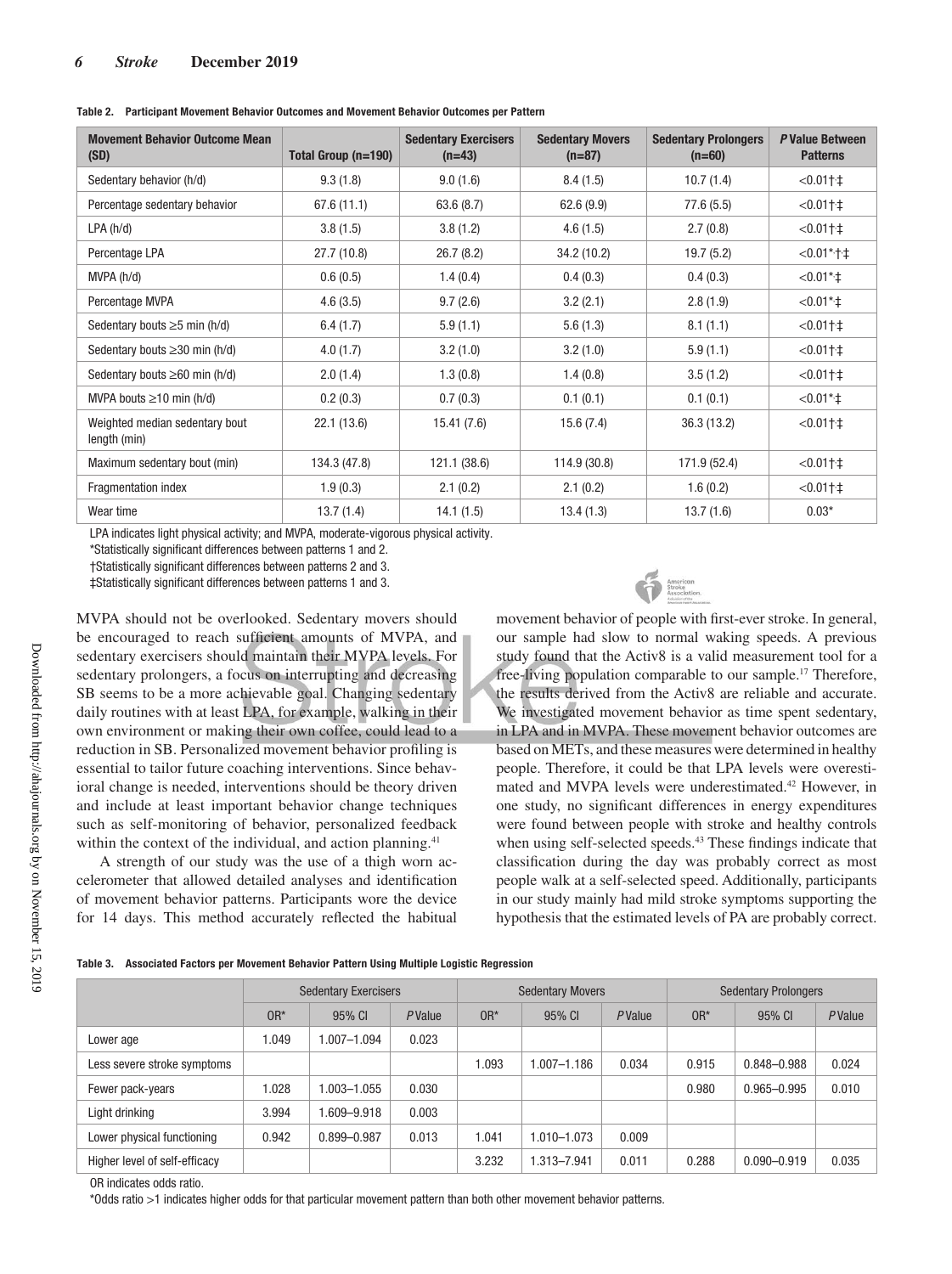Nevertheless, more research is needed regarding energy expenditure and the intensity of MVPA in people with stroke.42

#### **Conclusions**

The majority of people with stroke are inactive and sedentary. Three different movement behavior patterns in people with stroke were identified: sedentary exercisers, sedentary movers and sedentary prolongers. The identified movement behavior patterns confirm the hypothesis that an individually tailored approach might be warranted with movement behavior coaching by health care professionals, based on objectively monitoring the individuals' movement patterns and associated factors.

#### **Acknowledgments**

We thank all participants and participating hospitals. We thank Thirsa Koebrugge and Joeri Polman, who helped with the data collection.

#### **Sources of Funding**

This article was funded by Dutch Organization for Scientific Research (NWO), Doctoral Grant for Teachers, 023.003.136.

None.

#### **Disclosures**

#### **References**

- 1. Touzé E, Varenne O, Chatellier G, Peyrard S, Rothwell PM, Mas JL. Risk of myocardial infarction and vascular death after transient ischemic attack and ischemic stroke: a systematic review and meta-analysis. *Stroke*. 2005;36:2748–2755. doi: 10.1161/01.STR.0000190118.02275.33
- 2. Johnson CO, Nguyen M, Roth GA, Nichols E, Alam T, Abate D, et al. Global, regional, and national burden of stroke, 1990–2016: a systematic analysis for the Global Burden of Disease Study 2016. *Lancet Neurol*. 2019;18:459–480. doi: 10.1016/S1474-4422(19)30034-1
- 3. Lee CD, Folsom AR, Blair SN. Physical activity and stroke risk: a meta-analysis. *Stroke*. 2003;34:2475–2481. doi: 10.1161/01.STR. 0000091843.02517.9D
- 4. Hackam DG, Spence JD. Combining multiple approaches for the secondary prevention of vascular events after stroke: a quantitative modeling study. *Stroke*. 2007;38:1881–1885. doi: 10.1161/STROKEAHA.106.475525
- 5. Organization WH. *Global Recommendations on Physical Activity for Health*. Geneva, Switzerland; 2010.
- 6. English C, Manns PJ, Tucak C, Bernhardt J. Physical activity and sedentary behaviors in people with stroke living in the community: a systematic review. *Phys Ther*. 2014;94:185–196. doi: 10.2522/ptj.20130175
- 7. Butler EN, Evenson KR. Prevalence of physical activity and sedentary behavior among stroke survivors in the United States. *Top Stroke Rehabil*. 2014;21:246–255. doi: 10.1310/tsr2103-246
- 8. van der Ploeg HP, Chey T, Korda RJ, Banks E, Bauman A. Sitting time and all-cause mortality risk in 222 497 Australian adults. *Arch Intern Med*. 2012;172:494–500. doi: 10.1001/archinternmed.2011.2174
- 9. Tremblay MS, Aubert S, Barnes JD, Saunders TJ, Carson V, Latimer-Cheung AE, et al; SBRN Terminology Consensus Project Participants. Sedentary Behavior Research Network (SBRN) - terminology consensus project process and outcome. *Int J Behav Nutr Phys Act*. 2017;14:75. doi: 10.1186/s12966-017-0525-8
- 10. Sedentary Behaviour Research Network. Letter to the editor: standardized use of the terms "sedentary" and "sedentary behaviours." *Appl Physiol Nutr Metab*. 2012;37:540–542. doi: 10.1139/h2012-024
- 11. Chaput JP, Carson V, Gray CE, Tremblay MS. Importance of all movement behaviors in a 24 hour period for overall health. *Int J Environ Res Public Health*. 2014;11:12575–12581. doi: 10.3390/ijerph111212575
- 12. English C, Janssen H, Crowfoot G, Bourne J, Callister R, Dunn A, et al. Frequent, short bouts of light-intensity exercises while standing decreases systolic blood pressure: Breaking Up Sitting Time after Stroke (BUST-Stroke) trial. *Int J Stroke*. 2018;13:932–940. doi: 10.1177/ 1747493018798535
- 13. Collin C, Wade DT, Davies S, Horne V. The barthel ADL Index: a reliability study. *Int Disabil Stud*. 1988;10:61–63.
- 14. Pijfers EM, Vries LAd, Messing-Petersen H. *Het Utrechts Communicatie Onderzoek*. Westervoort; 1985.
- 15. Holden MK, Gill KM, Magliozzi MR. Gait assessment for neurologically impaired patients. Standards for outcome assessment. *Phys Ther*. 1986;66:1530–1539. doi: 10.1093/ptj/66.10.1530
- 16. Activ8 accelerometer—Activ8all.com. Available at:http://www.activ8all.com/. Accessed 12 june 2019.
- 17. Fanchamps MHJ, Horemans HLD, Ribbers GM, Stam HJ, Bussmann JBJ. The accuracy of the detection of body postures and movements using a physical activity monitor in people after a stroke. *Sensors (Switzerland)*. 2018;18:2167–2177. doi: 10.3390/s18072167
- 18. Byrom B, Stratton G, Mc Carthy M, Muehlhausen W. Objective measurement of sedentary behaviour using accelerometers. *Int J Obes (Lond)*. 2016;40:1809–1812. doi: 10.1038/ijo.2016.136
- 19. Matthews CE, Hebert JR, Freedson PS, Stanek EJ 3<sup>rd</sup>, Merriam PA, Ebbeling CB, et al. Sources of variance in daily physical activity levels in the seasonal variation of blood cholesterol study. *Am J Epidemiol*. 2001;153:987–995. doi: 10.1093/aje/153.10.987
- 20. Kadlecová P, Andel R, Mikulík R, Handing EP, Pedersen NL. Alcohol consumption at midlife and risk of stroke during 43 years of follow-up: cohort and twin analyses. *Stroke*. 2015;46:627–633. doi: 10.1161/STROKEAHA.114.006724
- 21. Verhage F. *Intelligentie en leeftijd: onderzoek bij Nederlanders van twaalf tot zevenzeventig jaar [Intelligence and Age: study with Dutch people aged 12 to 77]*. Assen: Van Gorcum;1964.
- 22. Marshall AL, Smith BJ, Bauman AE, Kaur S. Reliability and validity of a brief physical activity assessment for use by family doctors. *Br J Sports Med*. 2005;39:294–7; discussion 294. doi: 10.1136/bjsm.2004.013771
- 23. de Groot V, Beckerman H, Lankhorst GJ, Bouter LM. How to measure comorbidity. a critical review of available methods. *J Clin Epidemiol*. 2003;56:221–229. doi: 10.1016/s0895-4356(02)00585-1
- 24. Meyer BC, Hemmen TM, Jackson CM, Lyden PD. Modified national institutes of health stroke scale for use in stroke clinical trials: prospective reliability and validity. *Stroke*. 2002;33:1261–1266. doi: 10.1161/01.str.0000015625.87603.a7
- 25. Blum L, Korner-Bitensky N. Usefulness of the berg balance scale in stroke rehabilitation: a systematic review. *Phys Ther*. 2008;88:559–566. doi: 10.2522/ptj.20070205
- 26. Fulk GD, He Y, Boyne P, Dunning K. Predicting home and community walking activity poststroke. *Stroke*. 2017;48:406–411. doi: 10.1161/STROKEAHA.116.015309
- 27. Wondergem R, Pisters MF, Wouters EM, de Bie RA, Visser-Meily JM, Veenhof C. Validation and responsiveness of the late-life function and disability instrument computerized adaptive test in community-dwelling stroke survivors. *Eur J Phys Rehabil Med*. 2019;55:424–432. doi: 10.23736/S1973-9087.18.05359-5
- 28. Nasreddine ZS, Phillips NA, Bédirian V, Charbonneau S, Whitehead V, Collin I, et al. The Montreal Cognitive Assessment, MoCA: a brief screening tool for mild cognitive impairment. *J Am Geriatr Soc*. 2005;53:695– 699. doi: 10.1111/j.1532-5415.2005.53221.x
- 29. van der Werf SP, van den Broek HL, Anten HW, Bleijenberg G. Experience of severe fatigue long after stroke and its relation to depressive symptoms and disease characteristics. *Eur Neurol*. 2001;45:28–33. doi: 10.1159/000052085
- 30. Spinhoven P, Ormel J, Sloekers PP, Kempen GI, Speckens AE, Van Hemert AM. A validation study of the Hospital Anxiety and Depression Scale (HADS) in different groups of Dutch subjects. *Psychol Med*. 1997;27:363–370. doi: 10.1017/s0033291796004382
- 31. Cicerone KD, Azulay J. Perceived self-efficacy and life satisfaction after traumatic brain injury. *J Head Trauma Rehabil*. 2007;22:257–266. doi: 10.1097/01.HTR.0000290970.56130.81
- 32. Stoilkova A, Janssen DJ, Franssen FM, Spruit MA, Wouters EF. Coping styles in patients with COPD before and after pulmonary rehabilitation. *Respir Med*. 2013;107:825–833. doi: 10.1016/j.rmed.2013.03.001
- 33. von Luxburg U. Clustering stability: an overview. *Found Trends Mach Learn*. 2010;2:235–274.
- 34. Miles JNV, Shevlin ME. *Applying Regression and Correlation: A Guide for Students and Researchers*. Sage Publications; 2001:253.
- 35. Tieges Z, Mead G, Allerhand M, Duncan F, van Wijck F, Fitzsimons C, et al. Sedentary behavior in the first year after stroke: a longitudinal cohort study with objective measures. *Arch Phys Med Rehabil*. 2015;96:15–23. doi: 10.1016/j.apmr.2014.08.015
- 36. Ezeugwu VE, Manns PJ. Sleep duration, sedentary behavior, physical activity, and quality of life after inpatient stroke rehabilitation. *J Stroke Cerebrovasc Dis*. 2017;26:2004–2012. doi: 10.1016/j. jstrokecerebrovasdis.2017.06.009